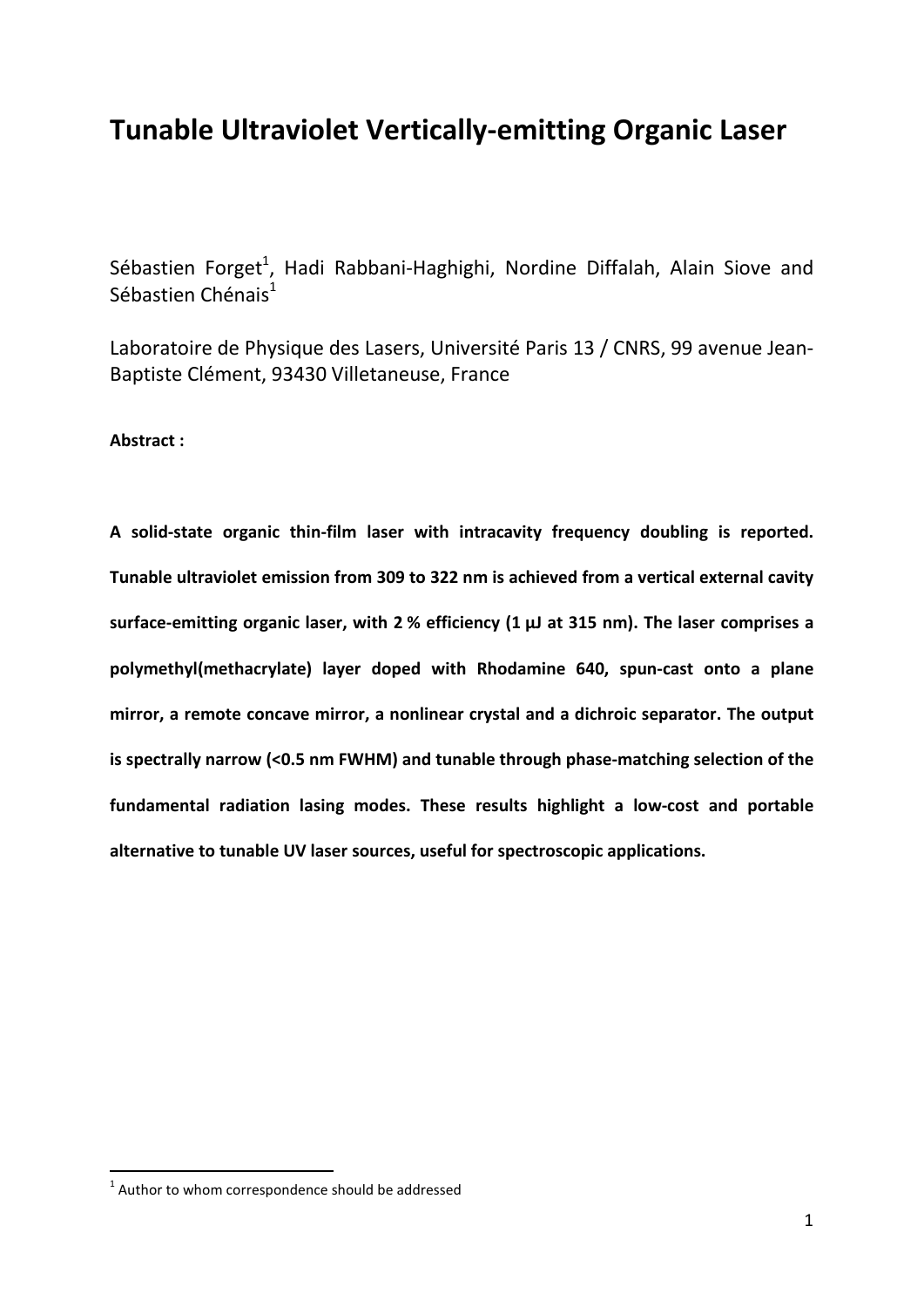Tunable UV (200-400 nm) laser sources are of fundamental interest in many fields such as atmospheric spectroscopy, ionization spectrometry, chemical or biological hazard detection, laser-induced fluorescence spectroscopy, combustion diagnostics, or photobiology  $^{1}$ . For most of these applications, portable and low-cost devices are desirable. Tunable UV radiation has been demonstrated using several routes: for instance upon using nonlinear optical conversion, either by optical parametric oscillation  $2-4$  or sum-frequency mixing from dye lasers  $5$ , Ti-sapphire lasers, alexandrite  $6$  or Cr-doped colquiriites  $7$ . It may also be obtained directly from rare-earth-doped crystals pumped by the fourth or fifth harmonic of a Nd laser <sup>8</sup>. All these systems remain expensive and hardly transportable.

In the other hand, a combination of broad tunability, low cost and compactness can be achieved with organic solid-state lasers <sup>9</sup>. This is especially true when the gain medium takes the form of a thin film, since the deposition of the gain medium onto the substrate (by *e.g.*  spin casting or ink-jet printing) can be a high-throughput and cost-effective process, balancing the drawbacks of a finite lifetime. Furthermore, many demonstrations of lasing in organic semiconductors have presented the possibility for realizing electrically-pumped lasers based on these materials  $^{10}$ ; but while this goal has not yet been reached, recent reports of diode-pumping  $11$  and LED-pumping  $12$  suggested that cheap tunable opticallypumped lasers may soon become a reality.

However, the tunability of organic pi-conjugated systems is limited around the visible spectrum, and extending the remarkable properties of organic lasers to lower wavelengths is fundamentally restricted to the near-UV domain. UV dyes have indeed little-extended piconjugated systems and are inefficient light emitters in virtue of their low quantum yield of fluorescence  $^{13}$ ; furthermore the deep-UV optical excitation needed to obtain lasing in the UV results in a very fast photodegradation. Therefore, among a few reports of organic lasers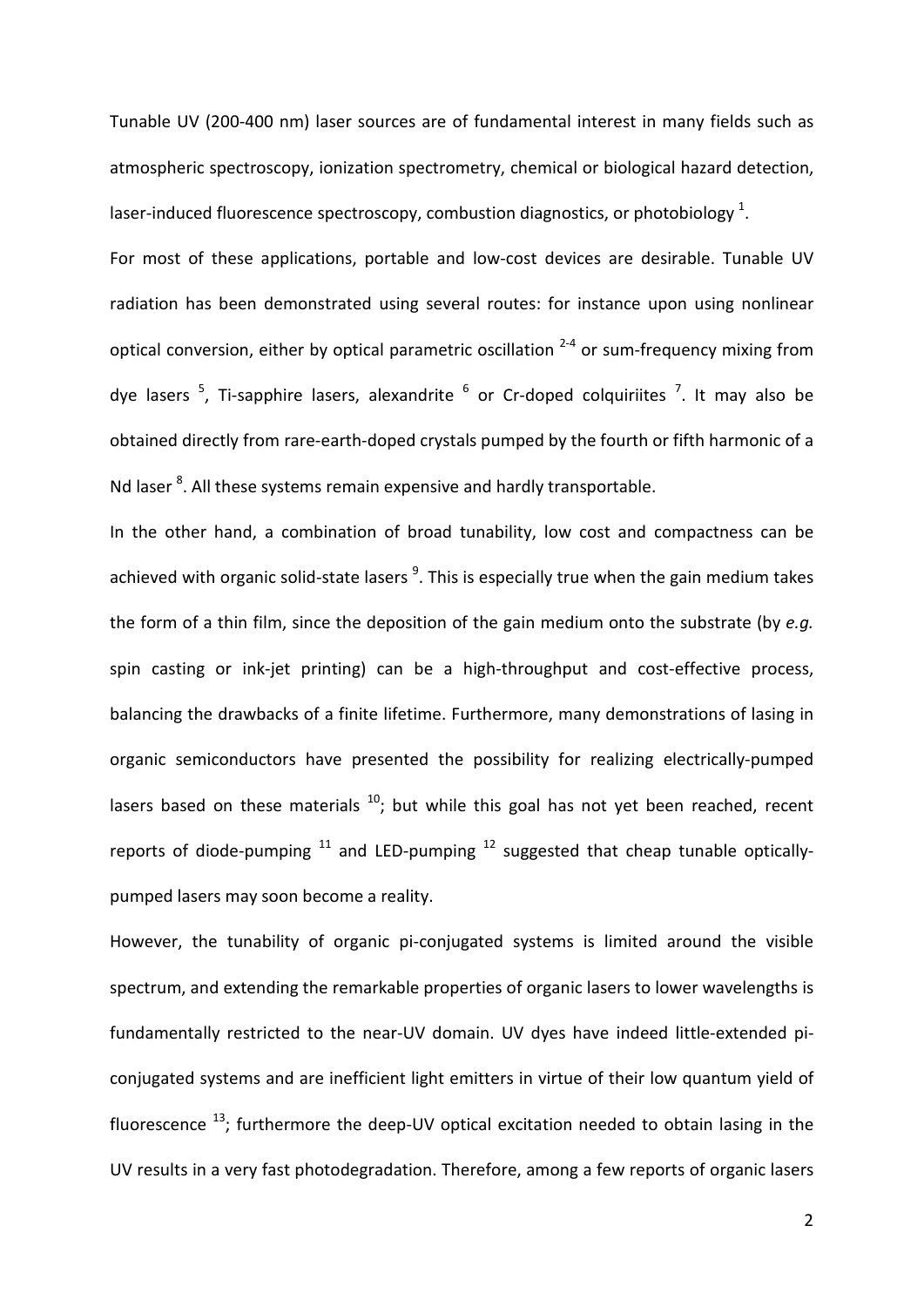below 400 nm  $^{14,15}$ , the lowest wavelength obtained to date directly from an organic thinfilm laser is 361 nm  $^{16}$ .

We propose an alternative route to reach the UV domain with an organic thin-film device, allowing lower wavelengths to be attained (potentially down to the UV-C range), while not compromising photostability: it consists in using intracavity frequency conversion in an open-cavity thin-film organic laser resonator. Whereas frequency doubling has been commonly used in liquid dye lasers to obtain tunable UV light  $17$ , it has remained largely unexplored in solid-state dye lasers, presumably because available intensities were too weak. External frequency doubling has been reported from a bulk dye-doped rotating plastic disk laser <sup>18</sup>, but has never been demonstrated in a thin-film organic laser.

We have based the design of an efficient frequency-doubled organic laser on two simple building principles: 1) the laser beam at the fundamental wavelength must have high peak brightness, *i.e*. high peak power and high beam quality altogether; and 2) the resonator must be open to enable intracavity mixing, upon insertion of an efficient nonlinear crystal inside the cavity. Neither condition is actually met in traditional organic thin-film laser structures, such as DFB or DBR lasers, microcavities and microdisks <sup>16,19-21</sup>. It has been proposed to mix an organic nonlinear chromophore with an active lasing dye within the same structure, however the concept requires complex poling techniques and has been up to now only demonstrated with a liquid dye  $^{22}$ .

In this letter, we propose a hybrid structure composed of a red-emitting thin-film openresonator laser comprising an intracavity beta barium borate (BBO) crystal phase-matched for frequency doubling and a harmonic separator. This architecture derives from the VECSOL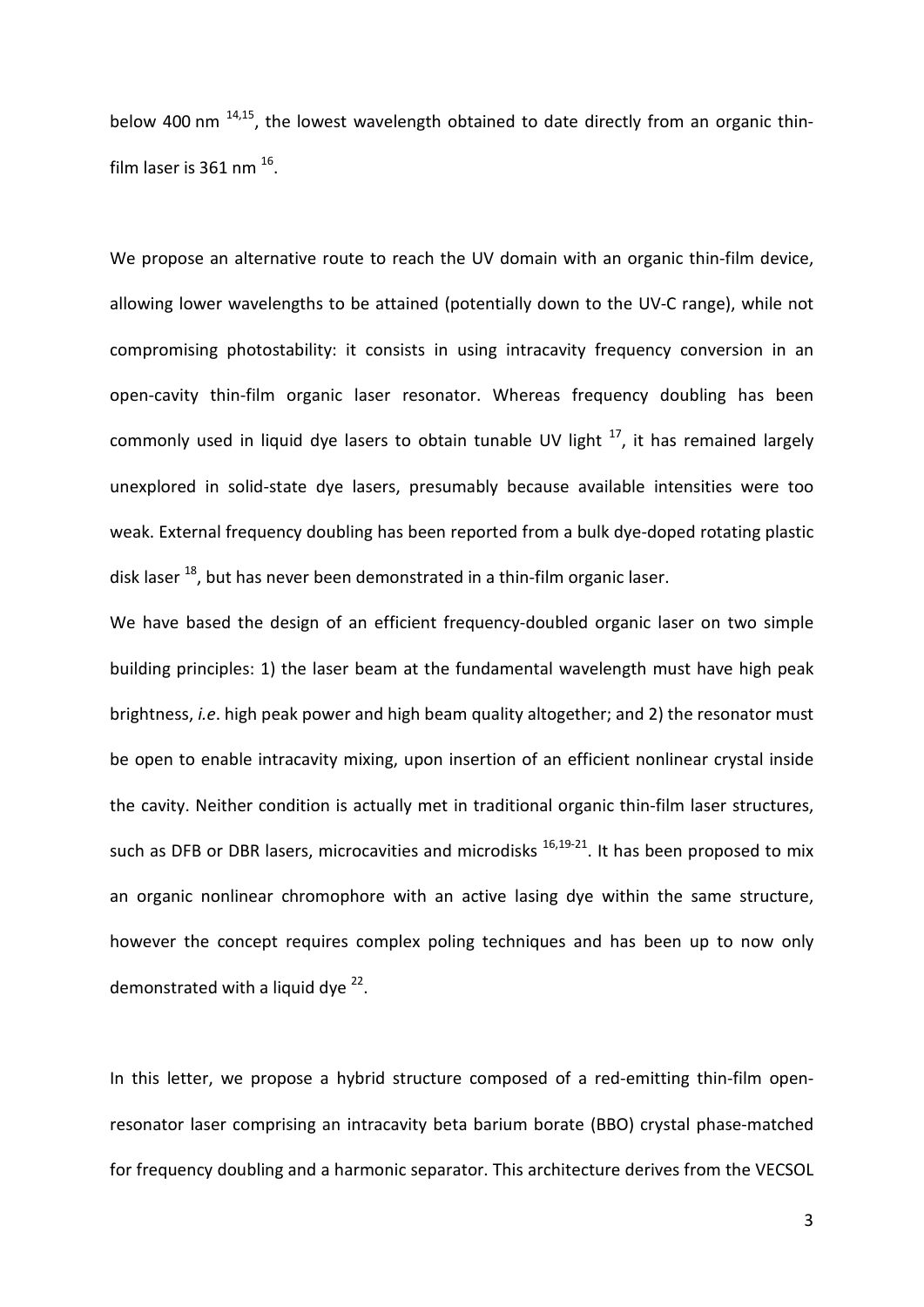concept (Vertical external Cavity Surface-emitting Organic Laser) recently demonstrated in our group<sup>23</sup>. The VECSOL is the organic counterpart of the Vertical External Cavity Surface Emitting Laser<sup>24,25</sup> and is made up of a thin layer of a dye-doped polymer spun-cast onto a high-reflectivity mirror, and a remote concave output coupler closing the cavity. The structure is optically pumped by a frequency doubled Nd: YAG laser operating at 10 Hz with 7-ns long pulses. The pump spot diameter on the organic sample was set to 180 µm in order to match the fundamental cavity mode size. High conversion efficiencies were obtained (up to 57 %, corresponding to output peak powers in the kW range, and intracavity peak powers of several tens of kW), together with excellent beam quality ( $M^2$ =1, see ref. <sup>23</sup> for details). The open cavity of VECSEL makes it the ideal structure to explore intracavity frequency mixing 25.

The experimental setup is described and illustrated in figs. 1 and 2. The BBO crystal (section 10x10 mm) for frequency doubling was cut for type-I phase matching at 620 nm (Θ=38.9°, φ= 90°). The thickness of the crystal was 3 mm, determined as a trade-off between nonlinear conversion efficiency and the walk-off effect, which is quite large in highly birefringent BBO. The laser medium is a 21.7-µm-thick film made of 1-wt. % of Rhodamine 640 dispersed in polymethyl methacrylate (PMMA, molar weight 9.5  $10^5$ ) directly spun cast onto the highlyreflective (R=99.5% @600-650 nm) plane mirror. All experiments (including spin coating) were performed in air at room temperature. The dye-doped sample absorbed 85% of the incident pump power at 532 nm. In order to maximize the intracavity peak power for the fundamental radiation, both mirrors were chosen highly reflective in the 600-650 nm range, and the concave mirror was also coated for high reflectivity in the 300-330 nm range to enable conversion of the red beam in both propagating directions. The VECSOL efficiency drops as the cavity length increases, since the oscillation buildup time increases accordingly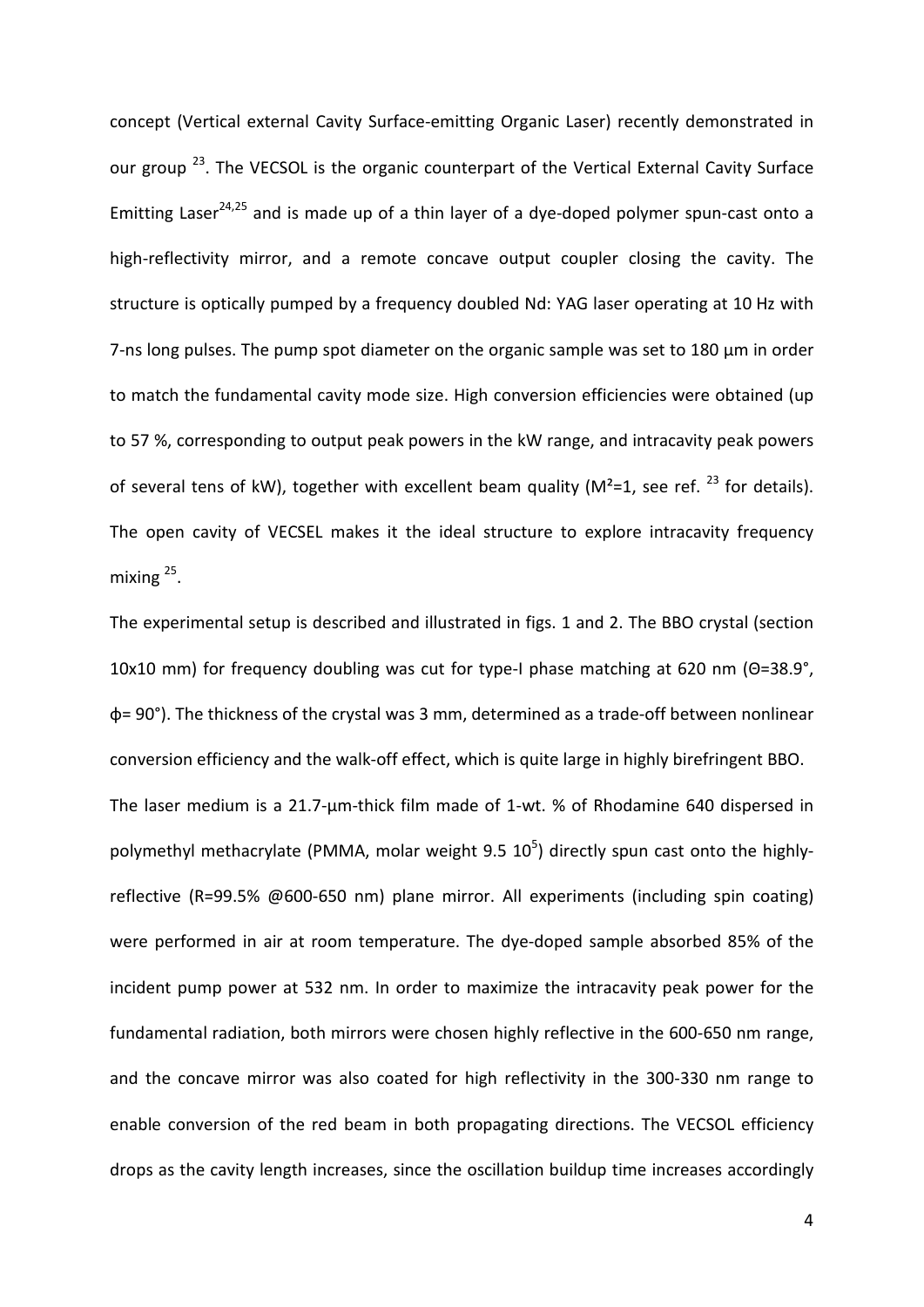and becomes at some point too high to enable steady state to be reached within the pump pulse  $^{23}$ . Here the total length of the cavity was set to 10 mm, which was the minimum length practically achievable given the size of intracavity elements. The setup remains consequently extremely compact (see photo in the inset of fig. 2.) and could be further miniaturized.

A dichroic plate was inserted at Brewster angle inside the 10-mm-long cavity, with one face having a high-reflectivity coating in the UV (in the range 300-330 nm) for s-polarization along with a high p-polarization transmission coating in the 600-650 nm range. The role of this plate was to allow an efficient type-I phase matching scenario by forcing the red laser emission to be p-polarized, and also enabled an efficient outcoupling of the UV beam while making sure that UV photons never met the organic film. This avoids any UV-enhanced photodegradation, and decouples degradation issues from UV generation.

The input-output characteristics of the source are shown in figure 3; the red and UV emissions exhibit a linear and parabolic evolution vs. pump power, respectively, as expected when pump depletion is negligible. The UV output is  $1 \mu$ J per pulse, corresponding to a peak power of 250 W; the optical-to-optical conversion efficiency (UV energy divided by the absorbed pump energy) is 2%. This is similar to the maximum conversion efficiency of 2% obtained in an inorganic intracavity frequency-doubled VECSEL with GaInP quantum wells running in the CW mode<sup>25</sup>. For higher pump power levels, photodegradation provoked a sub-linear behavior of the laser efficiency curve (see the last points in fig. 3) and a reduced lifetime. The spatial profile of the UV beam is shown in the inset of the figure 3. The fundamental laser beam is diffraction limited, and the slight anisotropy of the UV spot is due to the small angular acceptance of BBO.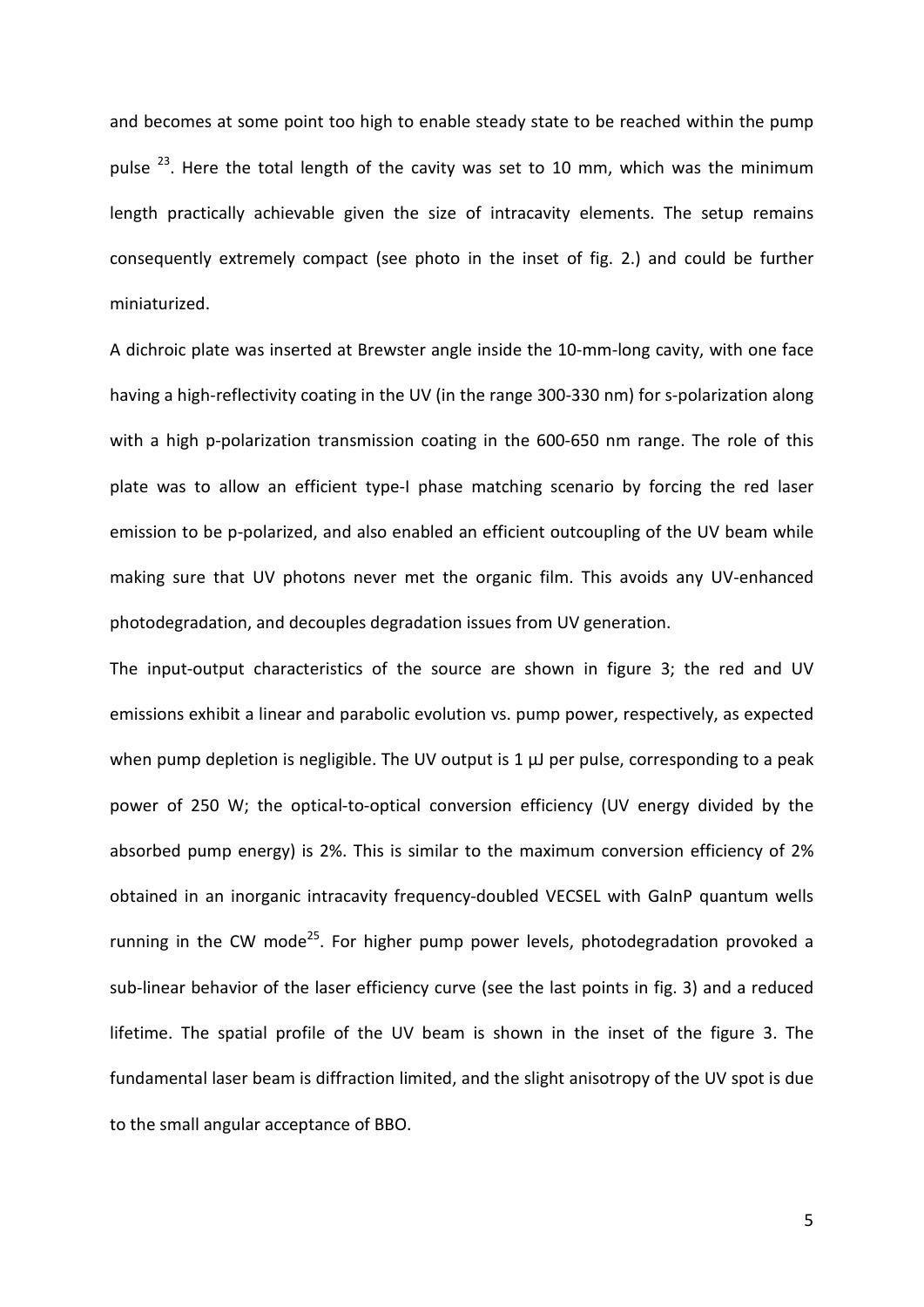The spectrum of the red laser is controlled by the sub-cavity formed by the organic thin film acting as a Fabry-Perot etalon (see figure 4); it comprises several peaks spaced by 6 nm corresponding to the free spectral range of a 21.7-µm thick etalon. Each peak contains many modes of the external cavity, which cannot be resolved with a standard spectrometer. The UV spectrum, in contrast, exhibits a single peak (with a spectral width below 0.5 nm - limited by the SPEX 270M spectrometer resolution), because the spectral acceptance of the nonlinear process (also on the order of 0.5 nm) allows only one of the red peaks to fulfill the phase-matching condition at a given crystal angle. Upon tilting the BBO crystal by a fraction of degree, it is straightforward to make the spectral acceptance curve matching any of the red peaks. Moreover, we observed non-degenerate sum-frequency mixing occurring between two adjacent red peaks (for example, 626nm + 632 nm = 314.5 nm), which leads to additional UV peaks located in-between frequency-doubled lines. In fig. 4 a typical series of spectra is shown corresponding to a given position of the pump spot onto the sample; it corresponds to a UV emission tunable by discrete steps upon BBO orientation from 309.5 to 316 nm. Interestingly, the device is also continuously tunable between these values in virtue of the non-perfect thickness homogeneity of the film, especially near the edges where the spin-casting process causes the film to be thicker than at the center  $^{23}$ . It was then possible to obtain continuous tunability from 309 to 322 nm, by combining a scan of the pump spot location to a fine control of BBO orientation.

At last, we studied the laser photostability at a pump energy fixed at 4 times the laser threshold (figure 5.) More than 5100 shots were observed before the UV intensity dropped to half its initial value. A full scan of a 1-inch sample can provide hundreds of hours of UV laser light with energy between 2 and 0.2 µJ per pulse. It can be seen in fig. 5 that the UV output does not vary with time as the square of the fundamental red energy, as it should be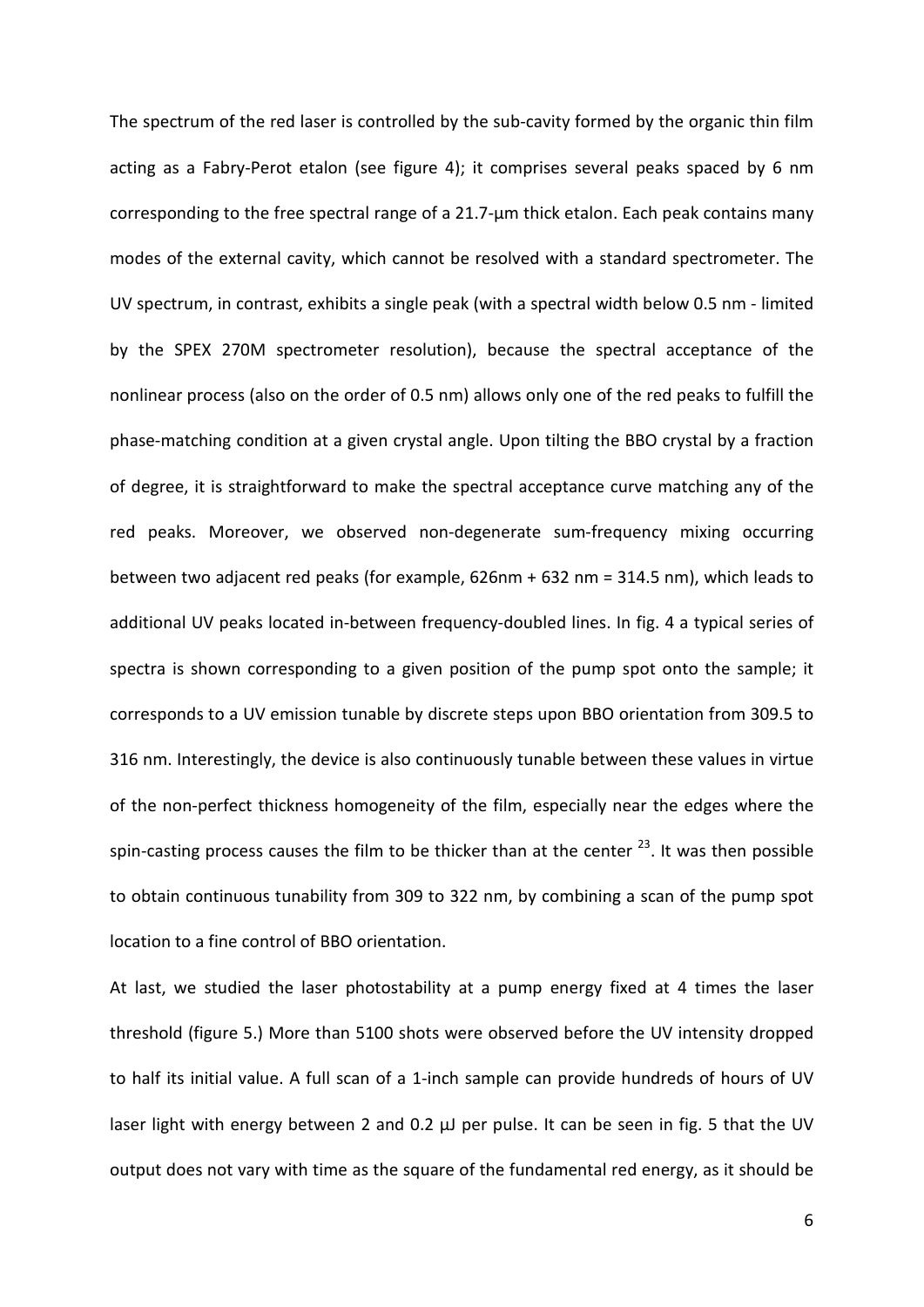the case since we expect the dichroic plate to protect the sample from a direct UV degradation, as mentioned above. We relate this effect to the slight blueshift observed on the fundamental output (see inset of fig. 5) induced by refractive index modifications in the sample. A shift from 650 to 649.2 nm was measured within one hour of operation (36000 pulses) when the pump level was 4 times above threshold. As the dye molecules degrade, the index of refraction decreases towards the lower index of undoped PMMA, causing the resonance condition of the Fabry-Perot etalon to shift, and the lasing wavelength accordingly, inducing a phase mismatch. Taking into account the wavelength shift in the spectral acceptance of BBO, we predicted a UV emission behavior from the red emission that fits correctly the experimental data (see fig. 5). A slight realignment of the nonlinear crystal brings the UV energy back to a higher value which confirms that the accelerated degradation rate is only due to phase matching issues. An active tracking system could then easily be implemented to restore the expected degradation profile. The UV emission lifetime can therefore be considered as only limited by the lifetime of the red dye, which can be extremely high (millions of pulses) in red fluorescent dyes. The extended lifetime is at the cost of a deriving wavelength, which is not necessarily a problem in applications such as biology where spectral signatures are broad.

In conclusion, we demonstrated an ultraviolet organic thin-film laser tunable between 309 and 322 nm, based on intracavity sum-frequency mixing of Rhodamine 640 in PMMA by an inorganic BBO frequency converter. The device is based on the Vertical External cavity Surface-emitting Organic Laser (VECSOL) concept, which produces high-brightness beams and offers an open cavity allowing for the implementation of intracavity nonlinear conversion. UV energies in the µJ range were obtained with a 2% optical-to-optical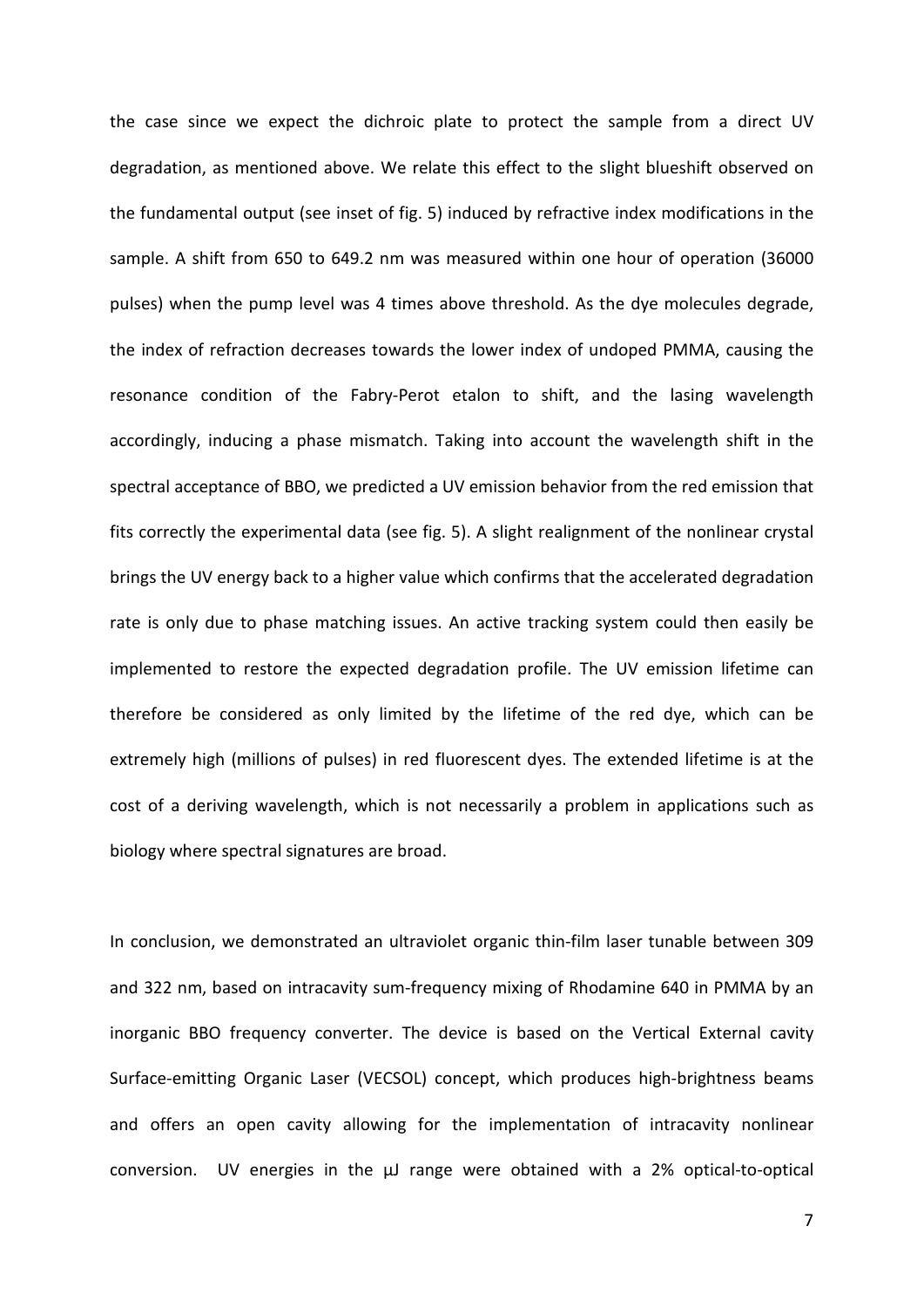conversion efficiency. The spectrum of the UV output contains a single peak (<0.5 nm FWHM), since spectral acceptance of BBO plays the role of a narrowband filter on the multiple-peak spectrum of the fundamental red laser. Wavelength tuning was obtained through phase-matching control (upon BBO orientation, by discrete steps) as well as through layer thickness control (uncontrolled fluctuations near the edges), resulting in a continuous tuning range of 13 nm.

The authors acknowledge the ANR (Young researchers program) for funding this work.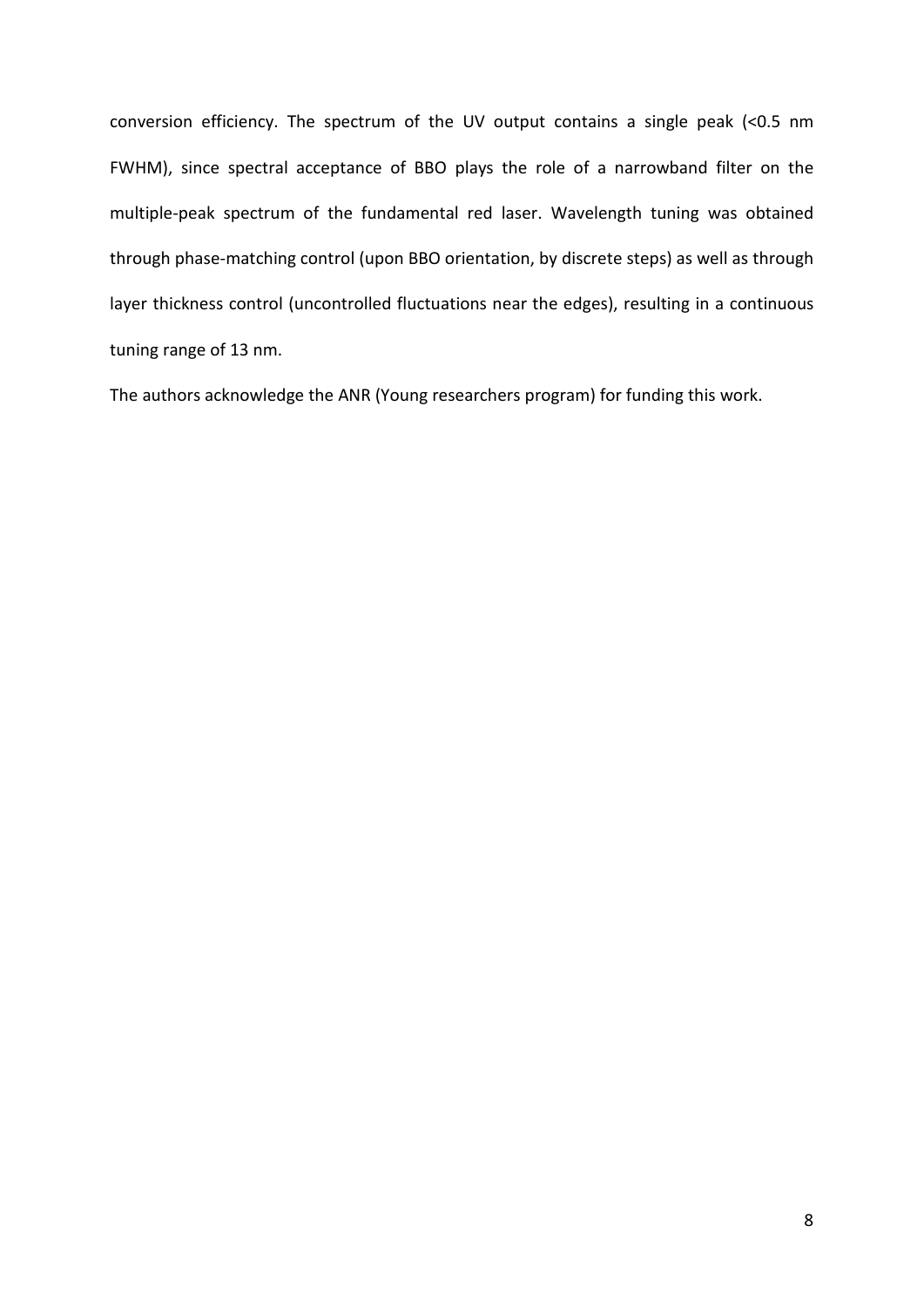## **FIGURES**



**Fig. 1** : experimental setup. The organic layer is spun cast onto the plane mirror; the concave mirror is highly reflective for both red and UV beams and has a 150-mm radius of curvature.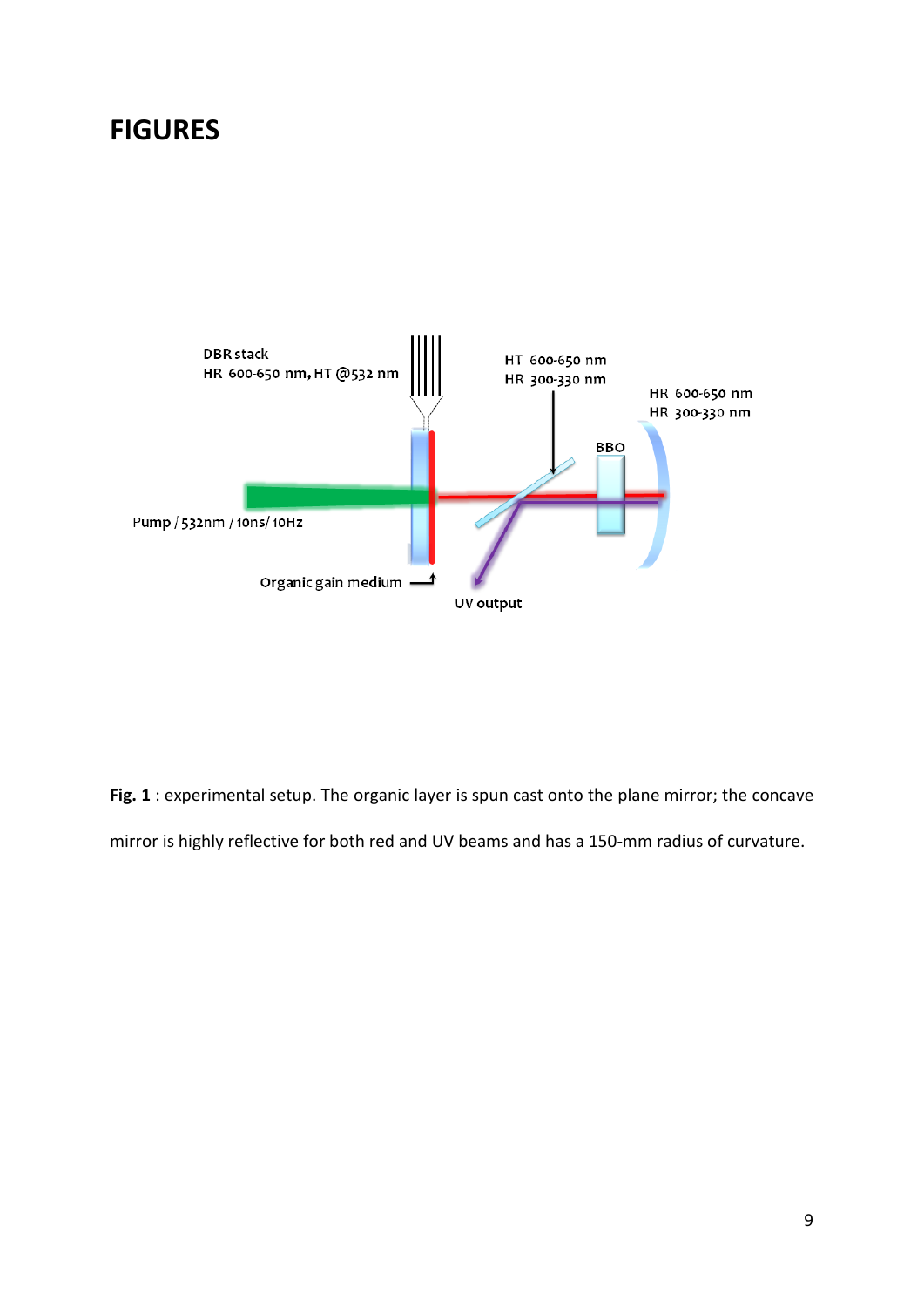

**Fig. 2** : long-exposure photograph of the setup showing the pump beam (coming from the left), a faint red beam leaking from the dichroic plate (bottom) and the UV beam, visible through fluorescence of a blank paper sheet (on top). Insert : close up of the cavity with dichroic plate and BBO crystal. The length of the cavity is 10 mm.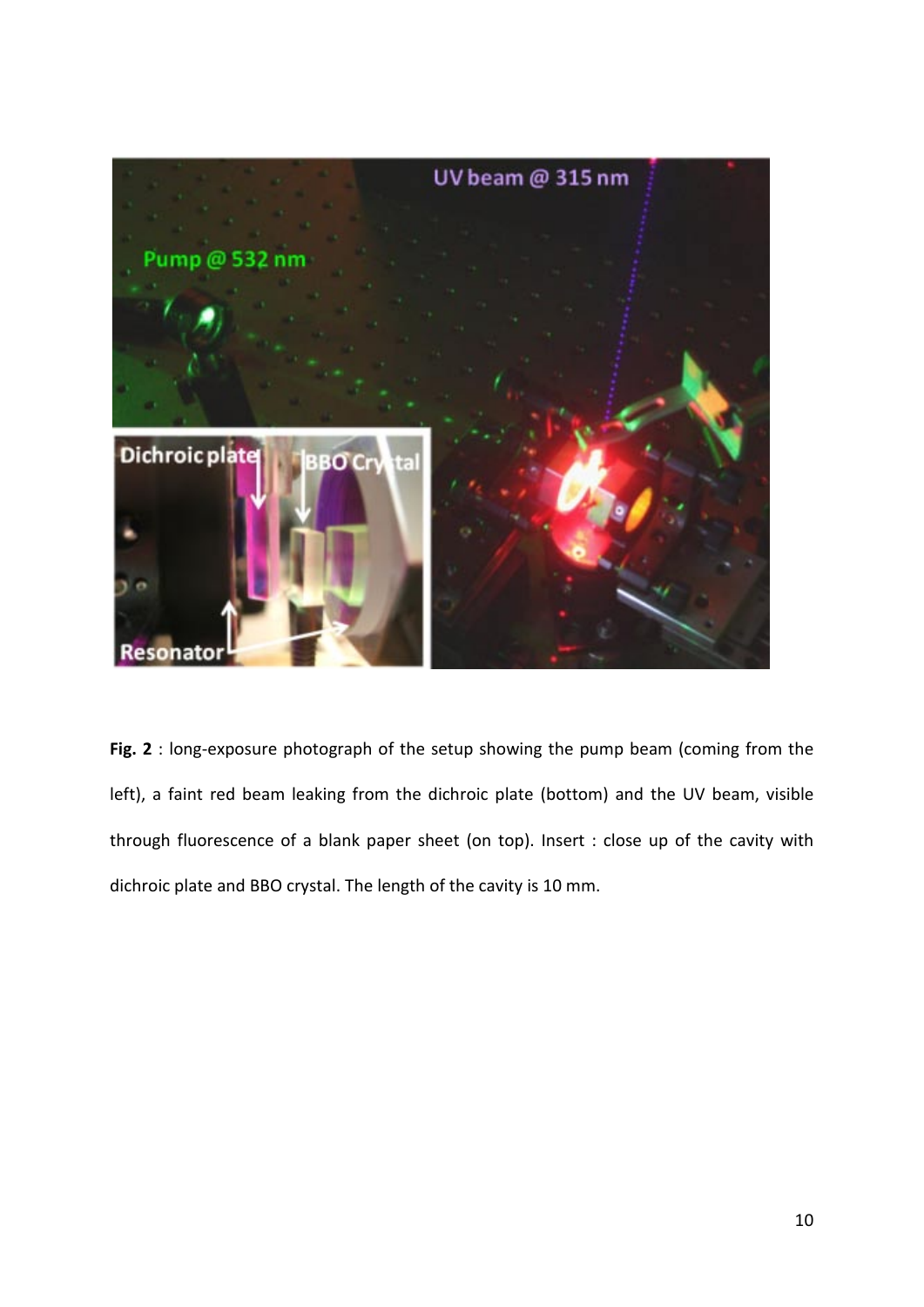

**Fig. 3**. *Left axis*: Red (fundamental) laser emission as a function of the pump energy. The structure is not designed to produce red radiation, thus the vertical axis represents one of the leaks in arbitrary units. *Right axis*: Energy of the UV output (at 315 nm) versus absorbed laser pump energy at 532 nm. The full line is a parabolic fit started from laser threshold. *Inset*: UV beam profile. The small acceptance angle of BBO causes the beam to be slightly elliptical.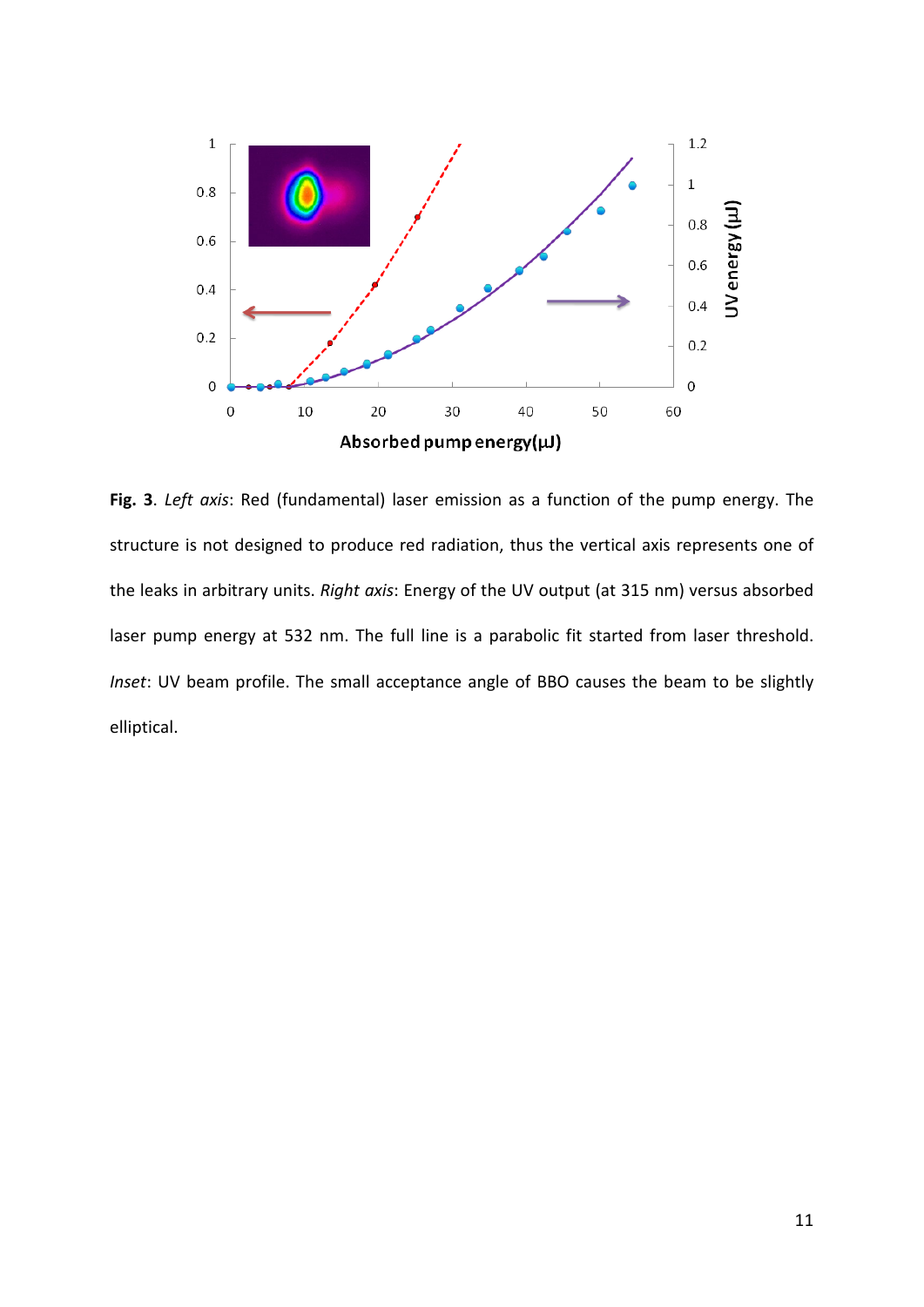

**Fig.4** : *Top:* typical emission spectrum of the laser. The spectral gap petween each peak is around 6 nm, corresponding to the free spectral range of a 21.7-um thick organic layer. *Bottom*: several individual UV peaks obtained for a given pump spot location onto the organic layer, for different orientations of the BBO crystal (arbitrary units, normalized). In addition to second harmonic generation associated to the red peaks, non-degenerate sumfrequency mixing of adjacent red peaks occurs and produces extra UV wavelengths between the SHG peaks.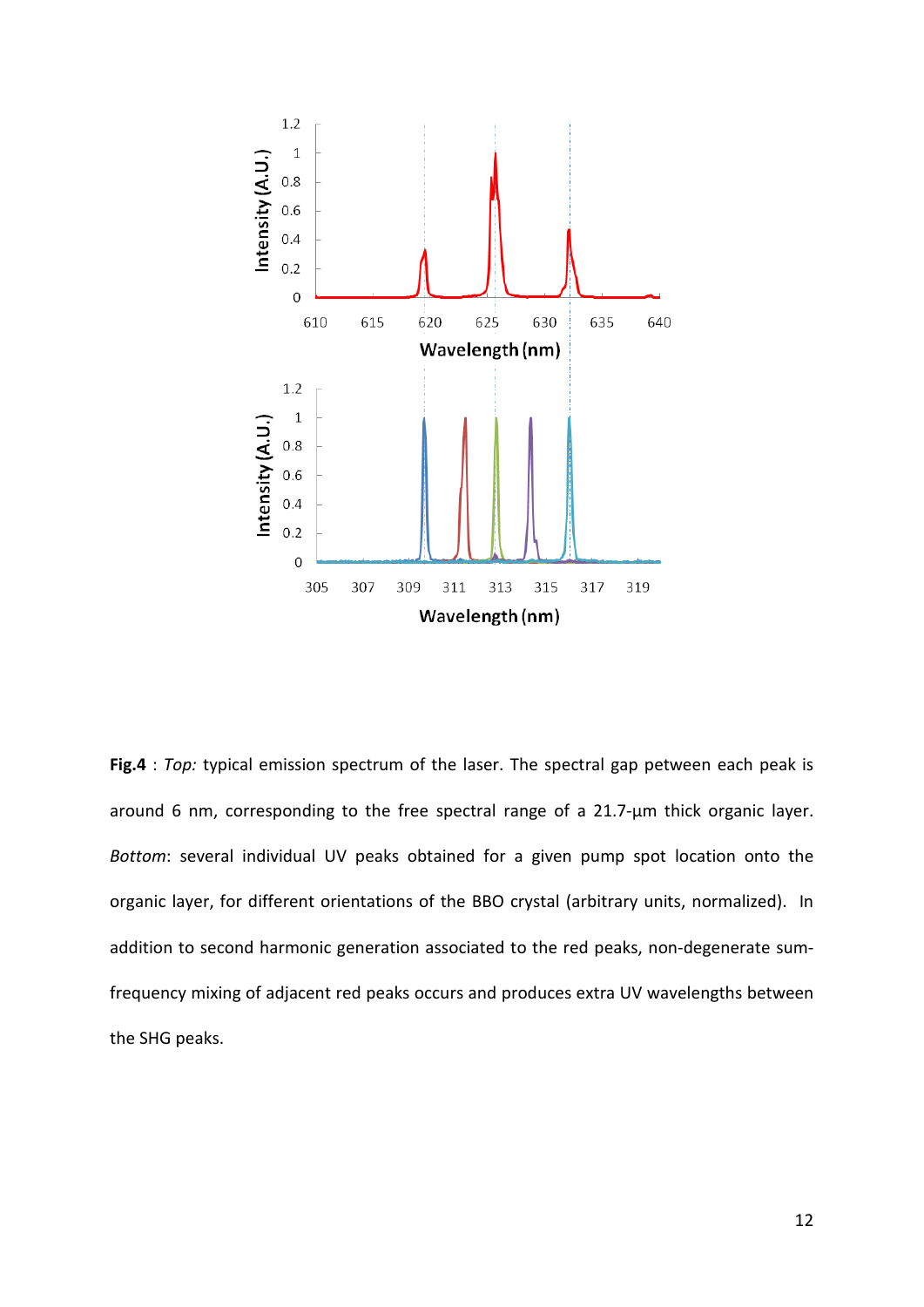

**Fig. 5**: photodegradation curves measured 4 times above laser threshold. The dotted black line represents the expected UV intensity (square of measured red intensity). The full black line is the expected UV intensity calculated from the measured red curve with the account of phase matching alteration due to the modification of the laser medium refractive index. The latter is deduced from the shift of the laser wavelength vs. time (*Inset*).